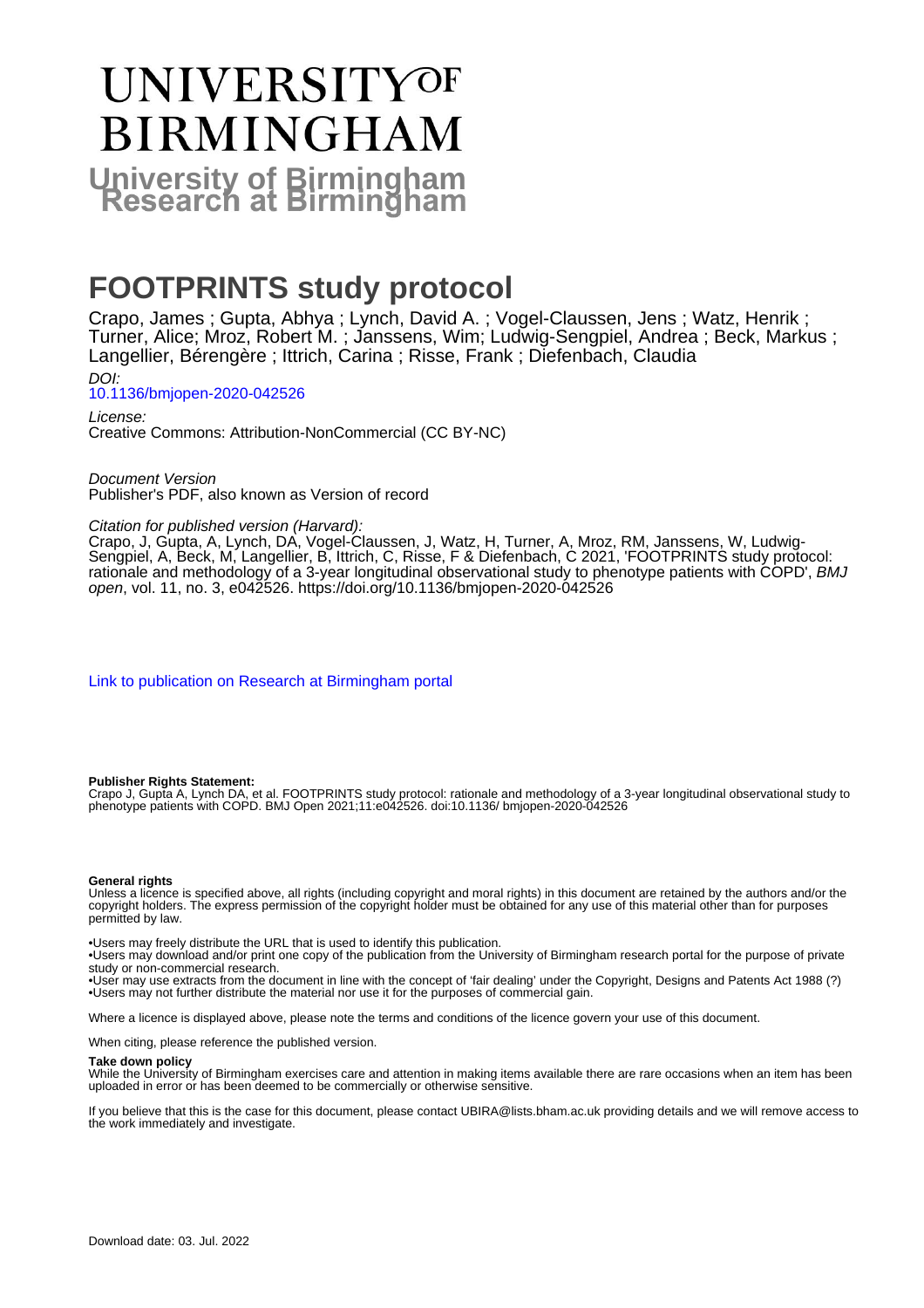# **BMJ Open FOOTPRINTS study protocol: rationale and methodology of a 3-year longitudinal observational study to phenotype patients with COPD**

James Crapo  $\textbf{0}$  ,<sup>1</sup> Abhya Gupta,<sup>2</sup> David A Lynch,<sup>3</sup> Jens Vogel-Claussen,<sup>4,5</sup> Henrik Watz, <sup>6,7</sup> Alice M Turner, <sup>8</sup> Robert M Mroz, <sup>9</sup> Wim Janssens, <sup>10</sup> Andrea Ludwig-Sengpiel,<sup>11</sup> Markus Beck,<sup>12</sup> Bérengère Langellier,<sup>13</sup> Carina Ittrich,<sup>14</sup> Frank Risse,<sup>15</sup> Claudia Diefenbach<sup>15</sup>

#### ABSTRACT

**To cite:** Crapo J, Gupta A, Lynch DA, *et al*. FOOTPRINTS study protocol: rationale and methodology of a 3-year longitudinal observational study to phenotype patients with COPD. *BMJ Open* 2021;11:e042526. doi:10.1136/ bmjopen-2020-042526

► Prepublication history and additional material for this paper are available online. To view these files, please visit the journal online (http://dx.doi. org/10.1136/bmjopen-2020- 042526).

Received 09 July 2020 Revised 01 December 2020 Accepted 18 February 2021



© Author(s) (or their employer(s)) 2021. Re-use permitted under CC BY-NC. No commercial re-use. See rights and permissions. Published by BMJ.

For numbered affiliations see end of article.

Correspondence to Professor James Crapo; crapoj@njhealth.org

Introduction A better understanding is needed of the different phenotypes that exist for patients with chronic obstructive pulmonary disease (COPD), their relationship with the pathogenesis of COPD and how they may affect disease progression. Biomarkers, including those associated with emphysema, may assist in characterising patients and in predicting and monitoring the course of disease. The FOOTPRINTS study (study 352.2069) aims to identify biomarkers associated with emphysema, over a 3-year period.

Methods and analysis The FOOTPRINTS study is a prospective, longitudinal, multinational (12 countries), multicentre (51 sites) biomarker study, which has enrolled a total of 463 ex-smokers, including subjects without airflow limitation (as defined by the 2015 Global Initiative for Chronic Obstructive Lung Disease (GOLD) strategy report), patients with COPD across the GOLD stages 1–3 and patients with COPD and alpha1-antitrypsin deficiency. The study has an observational period lasting 156 weeks that includes seven site visits and additional phone interviews. Biomarkers in blood and sputum, imaging data (CT and magnetic resonance), clinical parameters, medical events of special interest and safety are being assessed at regular visits. Disease progression based on biomarker values and COPD phenotypes are being assessed using multivariate statistical prediction models.

Ethics and dissemination The study protocol was approved by the authorities and ethics committees/ institutional review boards of the respective institutions where applicable, which included study sites in Belgium, Canada, Denmark, Finland, Germany, Japan, Korea, Poland, Spain, Sweden, UK and USA; written informed consent has been obtained from all study participants. Ethics committee approval was obtained for all participating sites prior to enrolment of the study participants. The study results will be reported in peer-reviewed publications. Trial registration number <NCT02719184>.

# **INTRODUCTION**

Airflow limitation is a key characteristic of chronic obstructive pulmonary disease  $(COPD)^{1/2}$  It is caused by small airways

# Strengths and limitations of this study

- ► The study helps to address an unmet need to understand different chronic obstructive pulmonary disease (COPD) phenotypes and to expand on our understanding of biomarkers that are associated with emphysema, and hence COPD, in a 3-year longitudinal setting.
- ► A subset of patients with alpha1-antitrypsin deficiency provides information on an important but rarely studied subpopulation of patients that present with earlier onset and faster progression of emphysema.
- ► A regular sampling schedule is employed, with frequent visits and biomarker sample collections to allow early detection of changes, if present.
- ► MRI and sputum collection only occur at certain study sites and not necessarily at all planned times; hence, the smaller subsets of patients may not be representative of the entire population.
- ► Patients with the newly defined preserved ratio impaired spirometry phenotype are not included, nor are current smokers or healthy subjects who have never smoked, thus limiting the control groups for reference.

disease, such as obstructive bronchiolitis, and structural changes related to parenchymal destruction (emphysema).<sup>1</sup> <sup>2</sup> Small airways disease and structural changes can occur alone or in combination with one another, with the degree of severity and relative contri-butions varying between individuals.<sup>[1](#page-9-0)</sup>

COPD is associated with inflammation and tissue damage, which is thought to be linked to—among other aspects—an imbalance between neutrophil serine proteases (NSPs) and their inhibitors. $3<sup>4</sup>$  The serine protease inhibitor alpha1-antitrypsin (A1AT) inactivates NSPs such as neutrophil elastase (NE), proteinase 3 (PR3) and cathepsin G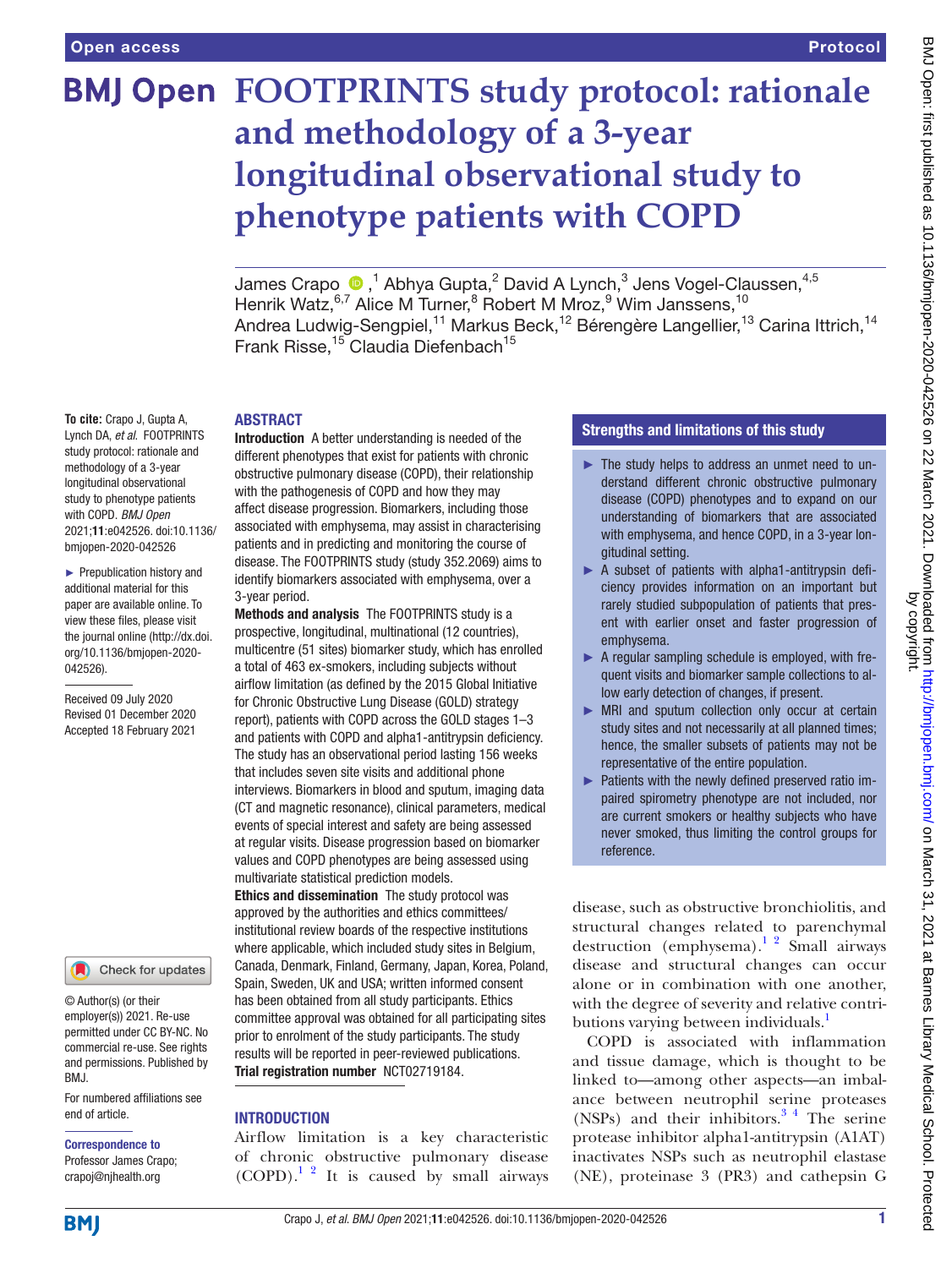(Cat G) to protect lung tissue against protease-mediated damage.<sup>56</sup> Although a number of gene defects have been associated with emphysema,<sup>[7](#page-9-3)</sup> A1AT deficiency (A1ATD) is the most well established as a cause for COPD.<sup>8</sup> It is associated with a higher risk of developing emphysema that tends to occur at a younger age and progresses faster than for patients without A1ATD.<sup>5 9 10</sup> Subjects with the most severe A1ATD are usually homozygous for the ZZ allele.<sup>[5](#page-9-2)</sup> The resulting emphysema among patients with A1ATD is thought to be caused primarily by increased NSP activity in the lungs. $\frac{10}{10}$  $\frac{10}{10}$  $\frac{10}{10}$ 

NE and PR3 are responsible for the degradation of critical components of the extracellular matrix, including elastin and fibronectin, and can produce other key features of COPD, such as mucous hypersecretion.<sup>[3](#page-9-1)</sup> When quantified, levels of NE, PR3 or their specific elastin degradation products have been associated with poorer disease outcomes in patients with COPD, such as incidence of exacerbations and higher risk of mortality.[11–13](#page-9-6) Other proteases and biomarkers, including desmosine, fibrinogen and C reactive protein, have also been associated with poorer disease outcomes in patients with COPD.<sup>[13–15](#page-9-7)</sup>

In the era of precision-based patient care, there is a need for a more in-depth understanding of COPD patient phenotypes, pathogenesis and progression.<sup>16</sup><sup>17</sup> Biomarkers may assist in characterising patients and in predicting and monitoring the course of disease, in order to better enable the development of drugs aimed at slowing COPD progression.<sup>[16–18](#page-9-8)</sup> In fact, there are encouraging signs that therapies that modify NSP imbalance (eg, augmentation therapy for A1ATD) appear to alter emphysema progression, at least when considering blood and radiological biomarkers of disease.<sup>19 20</sup> Since quantitative CT is a well-established method for documenting the presence, extent and progression of emphysema, it is potentially useful for assessing these emerging biomarkers.<sup>21-24</sup>

This prospective, longitudinal study is investigating biomarkers in different biofluids (whole blood, serum, plasma and induced sputum), imaging parameters assessed by CT and MRI, as well as clinical parameters potentially associated with emphysema, over a 3-year period. It is hoped that correlation of lung destruction biomarkers with CT densitometry findings should increase our understanding of the underlying pathophysiology of emphysema progression. The insights generated may support the development of future treatments that could slow or halt disease progression in patients with COPD. Here we report the methodology of the FOOT-PRINTS study, as described in the study protocol (V.5.0; date: 29 May 2018).

#### **Objectives**

The primary objective of this longitudinal study is to explore whether any of the biomarkers assessed in patients with COPD, patients with COPD plus A1ATD and subjects without airflow limitation (controls; as defined by the 2015 Global Initiative for Chronic Obstructive Lung Disease (GOLD) strategy report), $^{25}$  $^{25}$  $^{25}$  or specific patterns

thereof, are correlated with COPD progression, particularly emphysema progression, over 156 weeks.

Further objectives, to be assessed over 156 weeks, include:

- ► To assess the correlation of soluble biomarkers of inflammation and lung tissue destruction with COPD severity, presence of emphysema and disease progression.
- ► To determine the concentration and activity of proteases in induced sputum and to assess potential biomarkers of lung tissue destruction in sputum and blood, from patients with different severities of COPD (including a subset of patients with A1ATD) and subjects without airflow limitation (controls).
- ► To assess the correlation of physiological biomarkers and functional imaging biomarkers with COPD severity, the presence of emphysema and disease progression and to evaluate MRI-based imaging biomarkers with respect to their feasibility.
- ► To identify COPD phenotypes and define their risk for, and rate of, disease progression.

#### METHODS AND ANALYSIS Study design

The FOOTPRINTS study (registered on 21 March 2016) is a multinational, prospective, longitudinal, biomarker study in subjects without airflow limitation, patients with COPD and patients with COPD and A1ATD, taking place at 51 sites across 12 countries (Belgium, Canada, Denmark, Finland, Germany, Japan, Korea, Poland, Spain, Sweden, UK and USA). A complete list of study sites is detailed in [online supplemental table 1.](https://dx.doi.org/10.1136/bmjopen-2020-042526)

The study consists of two consecutive periods (a screening period lasting up to 28 days and an observational period lasting 156 weeks) and includes seven site visits and additional phone interviews [\(figure](#page-3-0) 1). The observational period is completed at visit 7 or at the discontinuation visit, which is regarded as study completion. Patients are considered to be in the observational phase only after completing visit 2. All subjects who prematurely discontinue the study during the observational phase are followed for vital status and COPD exacerbation status (for patients with COPD and for patients with COPD and A1ATD only) via phone contact until 156 weeks after visit 2.

Calculation of sample size and power calculations for annual decline in forced expiratory volume in  $1\,\mathrm{s}$  (FEV<sub>1</sub>) and 15th percentile density assessed by CT are provided in [online supplemental text 1 and tables 2 and 3.](https://dx.doi.org/10.1136/bmjopen-2020-042526)

# Inclusion and exclusion criteria

Male and female participants who have signed an informed consent form consistent with the International Conference on Harmonisation Good Clinical Practice (GCP) guidelines prior to participation have been included, provided the following were applicable:

► Aged 40–70 years (30–70 years for patients with COPD and A1ATD).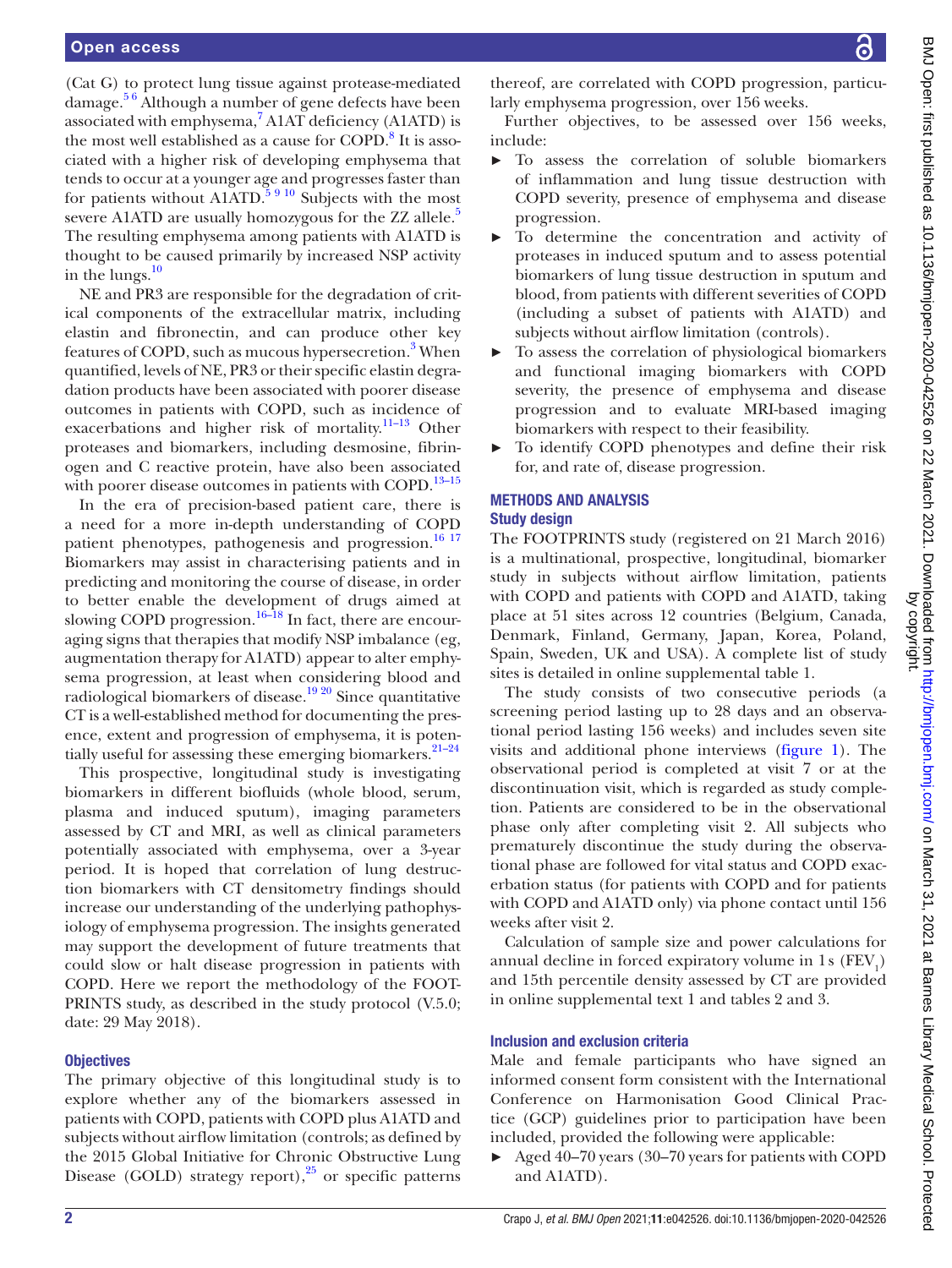

<span id="page-3-0"></span>Figure 1 Overview of trial design <sup>a</sup>A1ATD analysis only; this occurs at visit 1 only. <sup>b</sup>mMRC only. <sup>c</sup>At visit 1, the 6-min walk test is being performed to train the patients for the procedure. <sup>d</sup>Symptom questionnaires include the CAT, mMRC and SGRQ. The CAT, mMRC and SGRQ are being conducted in patients with COPD and with COPD plus A1ATD only. <sup>e</sup>A full panel of haematology, blood chemistry and coagulation parameters is performed at visits 1, 2, 5, 6 and 7, with a reduced panel comprising haematology, differential automatic cell counts, fibrinogen, highly sensitive C reactive protein and creatinine performed at visits 3 and 4. A1ATD, alpha1-antitrypsin deficiency; CAT, COPD assessment test; COPD, chronic obstructive pulmonary disease; MESI, medical events of special interest; mMRC, modified Medical Research Council dyspnoea scale; SGRQ, St. George's Respiratory Questionnaire.

- $\triangleright$  Ex-smokers for  $\geq$ 9 months with a smoking history of ≥20 pack-years (≥10 pack-years for patients with COPD and A1ATD).
- ► Body mass index  $18-35 \text{ kg/m}^2$  (≤30 kg/m<sup>2</sup> in the MRI subset).
- Able to perform all study-related procedures.
- Required to have been on stable therapy for 4 weeks prior to visit 1.

Participants were excluded if any of the following were applicable:

- Significant pulmonary disease (other than COPD) or other significant medical condition, for example, rheumatoid arthritis, severe liver disease or psoriasis.
- ► Documented history of asthma, including during childhood.
- ► Any respiratory tract infection or COPD exacerbation within 4 weeks prior to visit 1 or during the screening period prior to visit 2, if it was not possible to meet the rescheduling rules.
- Presence of an immunocompromising condition (eg, HIV or history of hepatitis B or C).
- Any treatment with phosphodiesterase-4 inhibitors and maintenance treatment with methylxanthines within 3 months or 6 half-lives prior to visit 1 and until visit 2; patients were permitted to initiate treatment following visit 2.
- Patients with COPD (with and without A1ATD) with newly added anti-inflammatory treatment (either respiratory or non-respiratory) or change in any

therapy within 4 weeks prior to visit 1 and during the screening period between visit 1 and visit 2; patients were permitted to initiate treatment following visit 2.

- Any prior, current or planned A1AT augmentation therapy.
- Permitted and restricted medications and therapy are detailed in [online supplemental table 4](https://dx.doi.org/10.1136/bmjopen-2020-042526).
- Pregnant or lactating women.
- Previous participation in this study or participation in a parallel interventional clinical trial within 6 weeks prior to visit 1 or during the study.

# Patient population and recruitment

The study is ongoing; however, enrolment is complete. In total, 463 patients were enrolled, who are described in more detail in [table](#page-4-0) 1. Strategies for achieving adequate participant enrolment and retainment are described in [online supplemental text 1.](https://dx.doi.org/10.1136/bmjopen-2020-042526)

The study started on 22 July 2016 when the first subject was screened, and the planned end date for the study is 29 March 2021.

# Main outcome measures

The main outcome measures are change in lung density (assessed by CT), lung function decline, and number, duration and severity of exacerbations over the course of the study.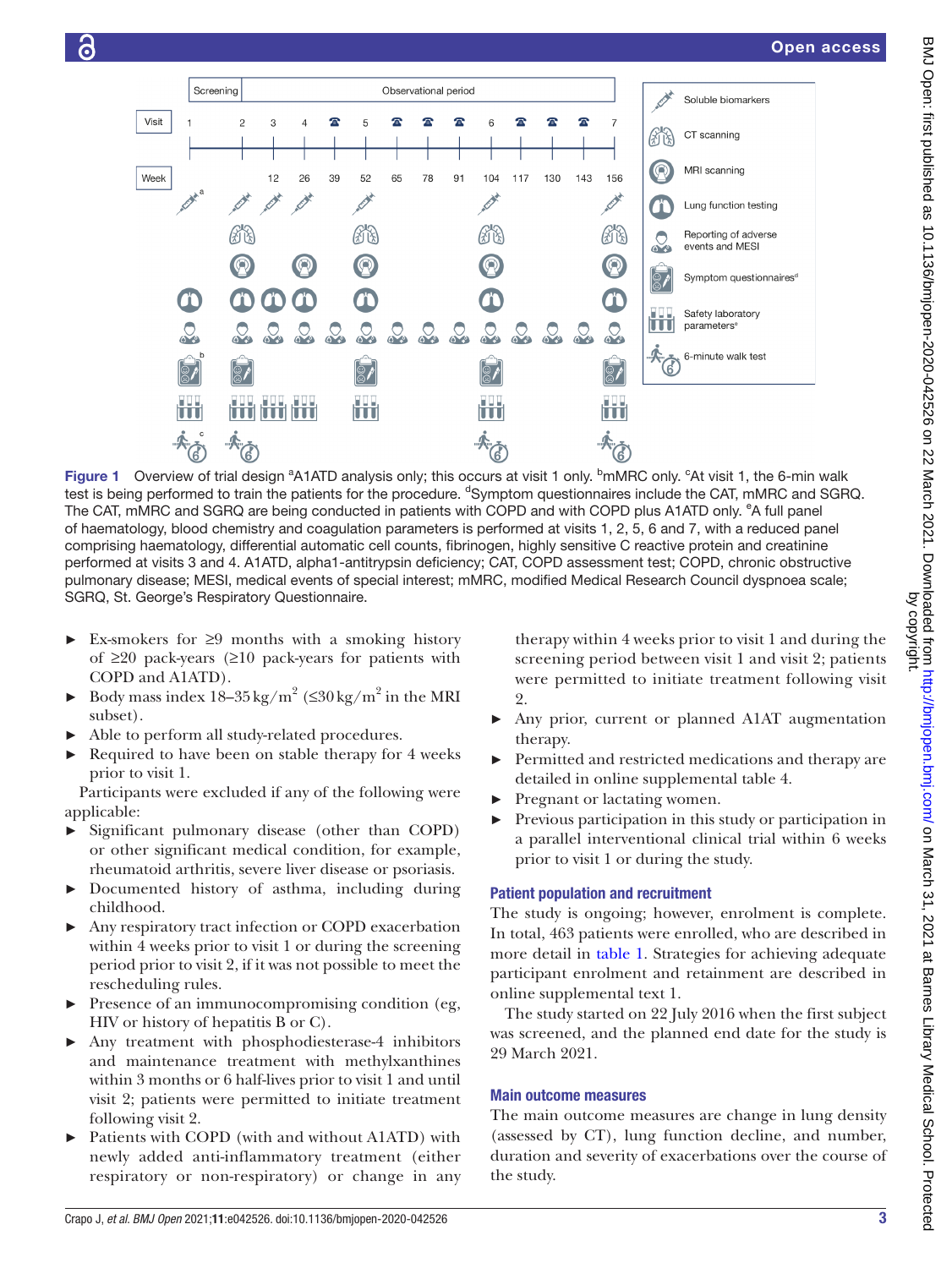| .<br>.<br>. | B NO Open: first predisibed as < 10.1136/bmjopen-2020-042526 on 22 March 2021. Uownloaded trom http://bmjoper-<br><b>Allis City City City City Listing Lists Lists City Installation</b><br>nnnn<br>D |
|-------------|-------------------------------------------------------------------------------------------------------------------------------------------------------------------------------------------------------|
|             |                                                                                                                                                                                                       |

<span id="page-4-0"></span>

| <b>Table 1</b> FOOTPRINTS study participants: all enrolled subjects                                                                                                |                                                                                                                                                                                                                                                                                                                                                                                                     |  |  |
|--------------------------------------------------------------------------------------------------------------------------------------------------------------------|-----------------------------------------------------------------------------------------------------------------------------------------------------------------------------------------------------------------------------------------------------------------------------------------------------------------------------------------------------------------------------------------------------|--|--|
| <b>Patient group</b>                                                                                                                                               | <b>Rationale</b>                                                                                                                                                                                                                                                                                                                                                                                    |  |  |
| 383 patients with COPD, including:<br>$\blacktriangleright$ 123 patients with mild COPD*<br>• 130 patients with moderate COPD†<br>▶ 130 patients with severe COPD‡ | Included to provide data on increased lung protease levels and the<br>contribution that this may have on the development and progression of<br>emphysema in the absence of A1ATD.                                                                                                                                                                                                                   |  |  |
| 18 patients with COPD and A1ATDS                                                                                                                                   | Included as they present with an earlier onset of emphysema and a faster<br>decline in lung function, as well as a faster change in lung density. <sup>9</sup>                                                                                                                                                                                                                                      |  |  |
| 62 ex-smokers without airflow limitation                                                                                                                           | Included to provide a comparison for biomarkers between subjects with<br>and without airflow limitation. Subjects were required to be healthy based<br>on a complete medical history and to have:<br>FEV, $\geq$ 80% of predicted normal and post-bronchodilator.<br>FEV, /forced vital capacity ≥lower limit of normal.<br>A mean post $DL_{\text{co}}$ $\geq$ 70% of predicted normal at visit 1. |  |  |
| Total enrolled: 463 subjects                                                                                                                                       |                                                                                                                                                                                                                                                                                                                                                                                                     |  |  |

\*Defined as GOLD stage 1, FEV<sub>1</sub> ≥80% predicted.<sup>[25](#page-9-11)</sup>

†Defined as GOLD stage 2, FEV, ≥50–<80% predicted.<sup>25</sup>

 $\ddagger$ Defined as GOLD stage 3, FEV $_{_1}$   $\geq$ 30– $<$ 50% predicted. $^{25}$ 

§Ddefined as having a diagnosis of COPD and a documented A1ATD of ZZ genotype prior to visit 2.

A1ATD, alpha1-antitrypsin deficiency; COPD, chronic obstructive pulmonary disease;  $DL<sub>CO</sub>$  diffusing capacity of the lungs for carbon monoxide; FEV<sub>1</sub>, forced expiratory volume in 1 s; GOLD, Global Initiative for Chronic Obstructive Lung Disease; ZZ, ZZ allele.

#### Planned analyses and assessments

Variables to be analysed include a range of soluble biomarkers, imaging biomarkers and clinical parameters, as well as medical events of special interest (MESI) and safety assessments. The pre-specified biomarkers being assessed are summarised in [table](#page-5-0) 2, and the biomarker sampling schedule and overall trial design are illustrated in [figure](#page-3-0) 1.

Blood and sputum are being collected at visits 2–7 for analysis of pre-specified soluble biomarkers, and blood is also being collected at visit 1 to perform a genetic test for A1ATD ([figure](#page-3-0) 1). Total and differential cell counts in blood, which are being assessed within the safety laboratory assessments, are also being assessed as biomarkers. Sputum will be induced to generate sputum samples, including cell slides to assess total and differential cell count and supernatant to assess soluble biomarker levels ([table](#page-5-0) 2).

Chest CT scans are being conducted annually at visits 2, 5, 6 and 7, following a specific low-dose protocol in order to minimise radiation exposure at each visit. A COPD-Gene phantom<sup>26</sup> is being used before the first patient scan and then bi-monthly to monitor the stability of CT measurements for each scanner. MRI evaluation of the pulmonary vasculature and right ventricle is conducted in a subset of patients without airflow limitation and patients with COPD (not in patients with COPD and A1ATD) at visits 2, 4, 5, 6 and 7. MESI include respiratory disorders such as pneumonia, pulmonary fibrosis, bronchiectasis and COPD exacerbations, as well as any other disorders (eg, cardiovascular, metabolic/digestive and neurological/psychiatric) reported at the investigator's discretion. COPD exacerbations are defined as new or increased lower respiratory events or symptoms related to the underlying COPD with duration ≥3days. Assessment

of safety is carried out at visits 1, 5, 6 and 7 unless otherwise indicated, including physical examination (plus assessment of height (visit 1 only) and weight), vital signs (blood pressure and pulse rate), safety laboratory parameters (from blood; assessed at every site visit (visits 1–7)) and ECG. Adverse events associated with any study procedure and MESI are collected at every site visit (visits 1–7; MESI also assessed via telephone contact between visits; [figure](#page-3-0) 1). All adverse events are followed up until they have resolved, been sufficiently characterised or no further information can be obtained.

# Rescheduling of clinic visits

Any deviations from the planned visit schedule are being documented. Rescheduling of certain clinic visits was permitted to promote participant retention. Clinic visits that involve a lung function test may be rescheduled twice within the permitted time windows due to violation of lifestyle restrictions. Subjects should refrain from strenuous activity for at least 12 hours prior to lung function testing (and throughout the testing period) and should avoid cold temperatures, environmental smoke, dust or areas with strong odours (eg, perfumes). Sputum induction at visit 2 can be rescheduled by up to 3days; at all subsequent visits, it should not be repeated if the subject is unable to produce sputum or if the sputum sample quality is not acceptable. If chest CT and MRI (where applicable) cannot be performed on the day of the scheduled visit, the imaging assessment can be rescheduled up to 14 days after the visit. If a patient experiences a COPD exacerbation or respiratory tract infection during the screening period, visit 2 will be postponed until 4 weeks following recovery from the exacerbation or infection, and the screening period may be extended up to 8 weeks.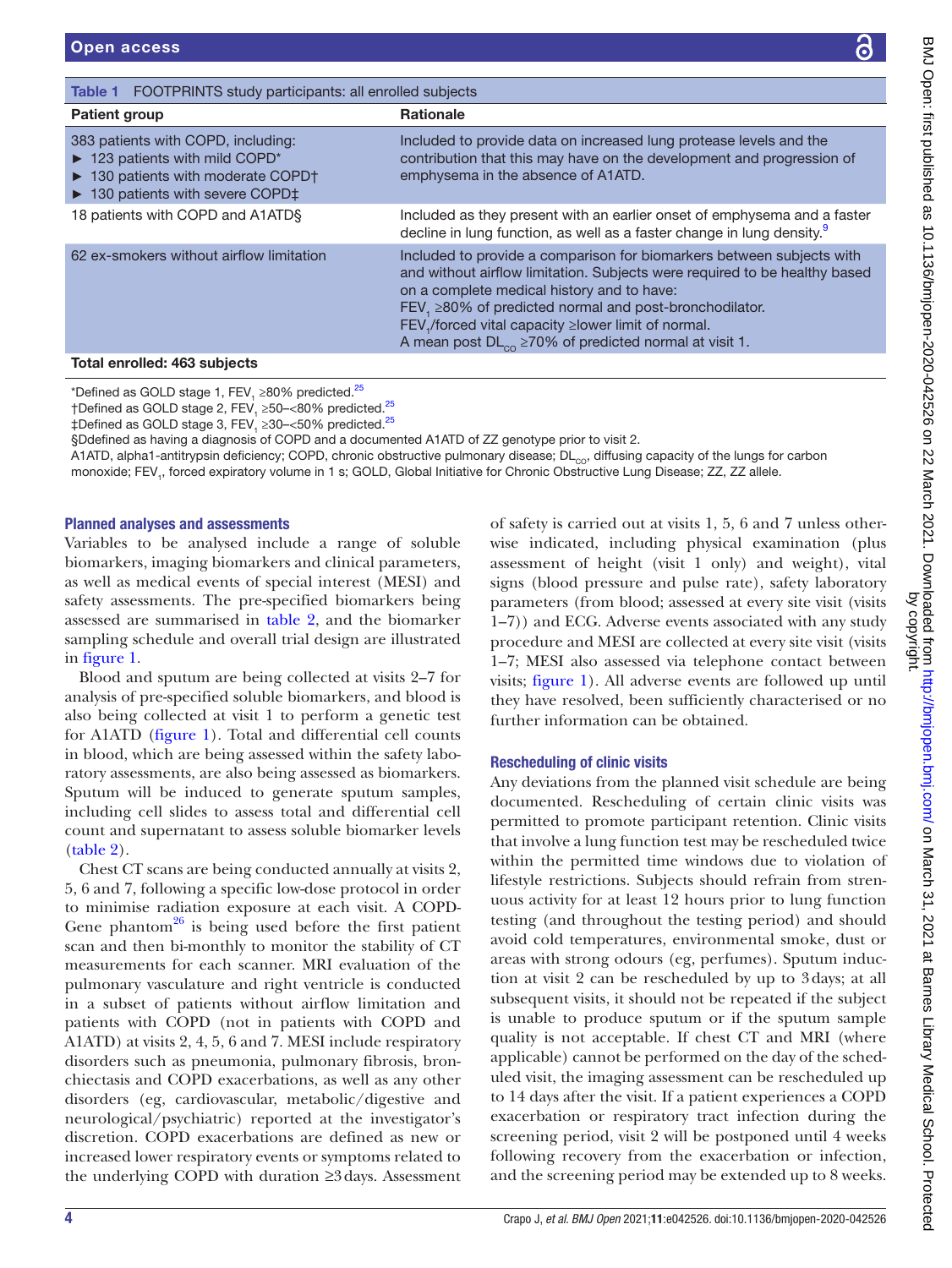<span id="page-5-0"></span>

| Table 2 Summary of biomarker assessments   |                                                                                                                                                                                                                                                                                                                                                                                                                                                                                                                                                                                                   |  |  |
|--------------------------------------------|---------------------------------------------------------------------------------------------------------------------------------------------------------------------------------------------------------------------------------------------------------------------------------------------------------------------------------------------------------------------------------------------------------------------------------------------------------------------------------------------------------------------------------------------------------------------------------------------------|--|--|
| <b>Variables</b>                           | <b>Biomarker assessment</b>                                                                                                                                                                                                                                                                                                                                                                                                                                                                                                                                                                       |  |  |
| Pre-specified soluble biomarkers           |                                                                                                                                                                                                                                                                                                                                                                                                                                                                                                                                                                                                   |  |  |
| <b>Blood</b>                               | $\triangleright$ Total and differential cell counts.<br>> DNA analyses (to determine A1AT genotype).                                                                                                                                                                                                                                                                                                                                                                                                                                                                                              |  |  |
| Induced sputum*                            | $\triangleright$ Neutrophil elastase activity.<br>$\blacktriangleright$ Proteinase 3 activity.<br>$\triangleright$ Cat G activity.                                                                                                                                                                                                                                                                                                                                                                                                                                                                |  |  |
| Serum/plasma                               | Tissue turnover biomarkers (including neutrophil elastase-specific elastin fragment).<br>• Other protease-generated neoepitopes (including Cat S cleaved decorin).<br>Soluble form of receptor for advanced glycation end products.<br>Surfactant protein D.<br>> Lysyl oxidase-like 2.<br>Biomarkers of systemic inflammation (including IL-6, high-sensitivity C reactive protein,<br>white cell count and fibrinogen).                                                                                                                                                                         |  |  |
| <b>Imaging biomarkers</b>                  |                                                                                                                                                                                                                                                                                                                                                                                                                                                                                                                                                                                                   |  |  |
| <b>CT</b> scanning                         | Airway morphology<br>- Mean lumen diameter.<br>- % wall area.<br>- Mean segmental and subsegmental airway wall thickness.<br>- Square root of wall area of bronchus with internal perimeter of 10mm (pi10).<br>Emphysema (on inspiratory CT)<br>- PD15 of the CT histogram.<br>- PD15 adjusted for inspired lung volume.<br>- % lung voxels with attenuation $\leq -950$ HU (LAA-950).<br>Air trapping (on expiratory CT)<br>- % lung voxels with attenuation $\leq -856$ HU (LAA-856).<br>Registration-based parenchyma measurements<br>- % normal lung, % emphysema and % small airway disease. |  |  |
| <b>MRI</b>                                 | ► Conducted at 1.5 Tesla in a subset of subjects without airflow limitation and in patients with<br>COPD and without A1ATD to assess functional lung parameters, including pulmonary blood<br>flow.                                                                                                                                                                                                                                                                                                                                                                                               |  |  |
| <b>Clinical parameters/</b><br>assessments | Spirometry to assess $FEV1$ and FVC.<br>$\triangleright$ DL <sub>co</sub> and DL <sub>co</sub> per unit of alveolar volume.<br>▶ Body plethysmography (functional residual capacity, total lung capacity, inspiratory<br>capacity, inspiratory vital capacity, residual volume and expiratory reserve volume).<br>Pulse oximetry.<br>Symptom questionnaires (modified Medical Research Council dyspnoea scale, COPD<br>Assessment Test, St. George's Respiratory Questionnaire).<br>$\triangleright$ 6-min walk test.<br>▶ Body mass index and BODE index.<br>► Adverse events and MESI.          |  |  |

\*Collected at selected sites.

A1AT, alpha1-antitrypsin; A1ATD, alpha1-antitrypsin deficiency; BODE, Body mass index, airway Obstruction, Dyspnea, and Exercise; Cat, cathepsin; COPD, chronic obstructive pulmonary disease; DL<sub>co</sub>, diffusing capacity of the lungs for carbon monoxide; FEV<sub>1</sub>, forced expiratory volume in 1 s; FVC, forced vital capacity; HU, Hounsfield Units; IL-6, interleukin-6; LAA, low attenuation areas; MESI, medical events of special interest; PD15, lung density at the 15th percentile point of the CT histogram.

# Statistical analysis

Biomarker assessments and clinical outcomes measures are evaluated by regression models for repeated measures using respective point estimates and confidence interval estimates. The correlation between individual biomarkers, and between biomarkers and other clinical outcome measures, is being assessed. Multivariate statistical prediction models for disease progression based on biomarker values and COPD phenotypes are being developed and examined. Interim analyses will also be conducted by the

trial team once data from the 52-week and 104-week assessments are available for ≥70% of subjects entered into the study. The purpose of this is to provide information on the use of MRI and soluble biomarker assessments.

#### Information on steering committee

A scientific steering committee, Emphysema Progression Biomarker Study (FOOTPRINTS study) Steering Committee, was established in January 2017 to discuss and evaluate key scientific data in the field of respiratory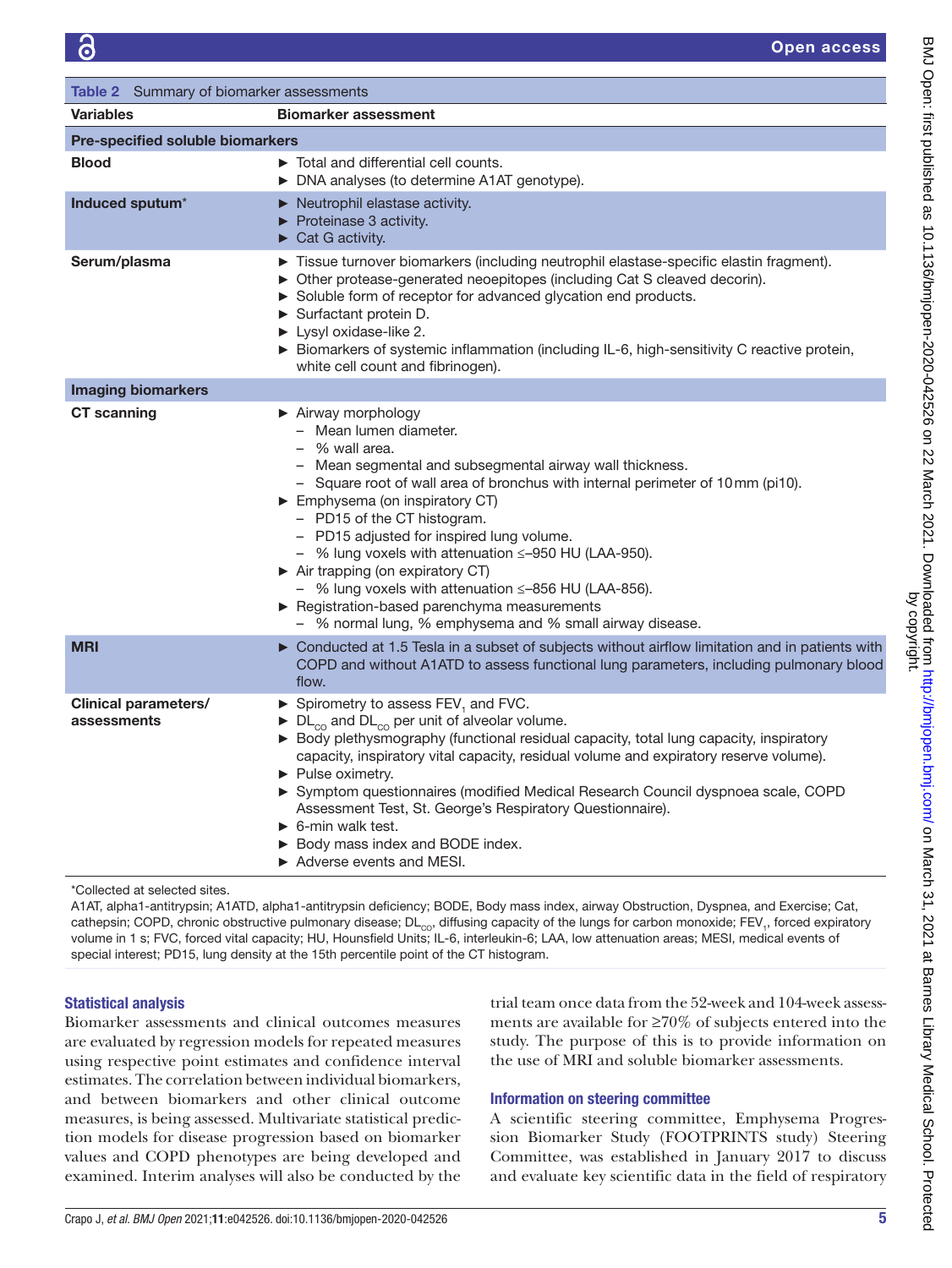medicine and to provide independent advice and recommendations to optimise and strengthen the FOOTPRINTS biomarker study. The steering committee comprises 13 external and internal scientific experts in respiratory medicine and chest radiology ([online supplemental table](https://dx.doi.org/10.1136/bmjopen-2020-042526) [5\)](https://dx.doi.org/10.1136/bmjopen-2020-042526) and is conducted in adherence to industry regulations on the cooperation of the pharmaceutical industry with the medical professions.<sup>27-</sup>

#### Data collection and management

An interactive response technology system was used to track subject enrolment and to register clinic visits and phone calls. A central laboratory facility is handling all standard safety blood laboratory analyses. Spirometry is performed using an external vendor's equipment to allow for centralised readings. ECGs are recorded for about a 10-s duration after the subject has rested for at least 5min in a supine position, with electrode placement performed according to the Wilson method (precordial leads) and Goldberger and Einthoven (limb leads). Pulse oximetry will be performed to measure oxygen saturation; all recordings will be made using the same pulse oximetry measurement device per site on the same finger of the subject. Body plethysmography, diffusing capacity of the lungs for carbon monoxide  $(DL_{CO})$ , the 6-min walk test (6MWT) and sputum induction and processing (at selected sites only) are performed according to international accepted guidelines as follows. Body plethysmography and  $DL<sub>co</sub>$  measurement are being performed according to American Thoracic Society (ATS)/ European Respiratory Society guidelines, after salbu $t$ amol administration.<sup>[30](#page-9-15)</sup> The  $6MWT$  is being conducted according to ATS guidelines.<sup>31</sup> Inspiratory and expiratory CT scans are being performed according to the specifications provided in [online supplemental table 6.](https://dx.doi.org/10.1136/bmjopen-2020-042526) Sputum induction and processing are performed according to the sputum manual issued by the vendor for sputum assessment and analysis.

All samples collected for pre-specified biomarker assessments are prepared by the site according to instructions given in the investigator site file until shipment to the central contract research organisation. Additional blood samples (whole blood, plasma and serum) will be taken at visits 2–7 for future unspecified analyses, while potential leftovers from pre-specified blood analysis and induced sputum will also be stored and used for this purpose; these samples will be stored for up to 15 years after the final study report has been signed. Biomarkers are analysed by the sponsor or contractors of the sponsor. Data management and statistical evaluation are conducted by the sponsor or contractors of the sponsor. Source documents are filed at the investigator's site; these data are transferred to the electronic case report form. Missing data may be imputed if necessary.

A clinical trial monitor, appointed by the sponsor, ensures the good running of the study and directs the clinical study team in the preparation, conduct and reporting of the study, in accordance with the sponsor's

standardised operating procedures, GCP guidelines and current legislation.

Medical information obtained for individual subjects during the study is considered confidential, and this will be ensured by using subject identification code numbers. Further information on confidentiality is detailed in the informed consent form [\(online supplemental file 2\)](https://dx.doi.org/10.1136/bmjopen-2020-042526).

## Patient and public involvement

Patients or the public were not involved in the design, conduct, reporting or dissemination plans of our research.

## ETHICS AND DISSEMINATION

This study is being performed in accordance with the International Conference on Harmonisation Tripartite Guideline for GCP, the Japanese GCP regulations and local regulations. The study protocol has received approvals from the following institutional ethics committees (IECs)/institutional review boards (IRBs): Belgium: Ethische commissie onderzoek UZ/KU Leuven; Canada: Hamilton Integrated Research Ethics Board, Ontario; Research Ethics Board University of Cardiology and Pneumology Institute of Quebec; Health Research Ethics Board, University of Alberta; University of Saskatchewan Biomedical Research Ethics Board; Denmark: De Videnskabsetiske Komitéer for Region Hovedstaden, Hillerød; Finland: Varsinais-Suomen sairaanhoitopiiri Eettinen toimikunta; Germany: Ethikkommission Landesärztekammer Hessen, Frankfurt; Ethikkommission Schleswig-Holstein, Bad Segeberg; Ethikkommission der Medizinischen Hochschule Hannover, Hannover; Japan: the IRB of Osaka City University Hospital, Osaka; the IRB of Kishiwada City Hospital, Kishiwada; the IRB of Showa University Hospital, Shinagawa; the IRB of Kagoshima University Hospital, Kagoshima; Republic of Korea: The Catholic University of Korea, Eunpyeong St. Mary's Hospital IRB, Seoul; Seoul Metropolitan Government Seoul National University Boramae Medical; Korea University Guro Hospital IRB, Seoul; Konkuk University Medical Center IRB, Seoul; Poland: Bioethics Committee at Regional Medical Chamber, Bialystok; Spain: CEIm Hospital Clínic, Barcelona; CEIC Illes Balears, Palma; CEIC Hospital Universitari Vall d'Hebrón, Barcelona; CEIC-Parc de Salut Mar, Barcelona; CEIC – Hospital de Bellvitge, Barcelona; Sweden: Regionala etikprövningsnämnden i Lund, Lund; UK: North West – Greater Manchester East Research Ethics Committee; USA: University of Alabama at Birmingham Western Institutional Review Board, Puyallup; Baylor College of Medicine Institutional Review Board for Baylor, Houston; University of California San Diego UCSD Human Research Protection Program, La Jolla; Temple University Hospital Western Institutional Review Board, Puyallup; University of Utah Health Sciences Center University of Utah IRB, Salt Lake City; University of California Los Angeles Western Institutional Review Board, Puyallup; Chesapeake IRB, Columbia; Advarra, Inc, Columbia; University of Iowa Human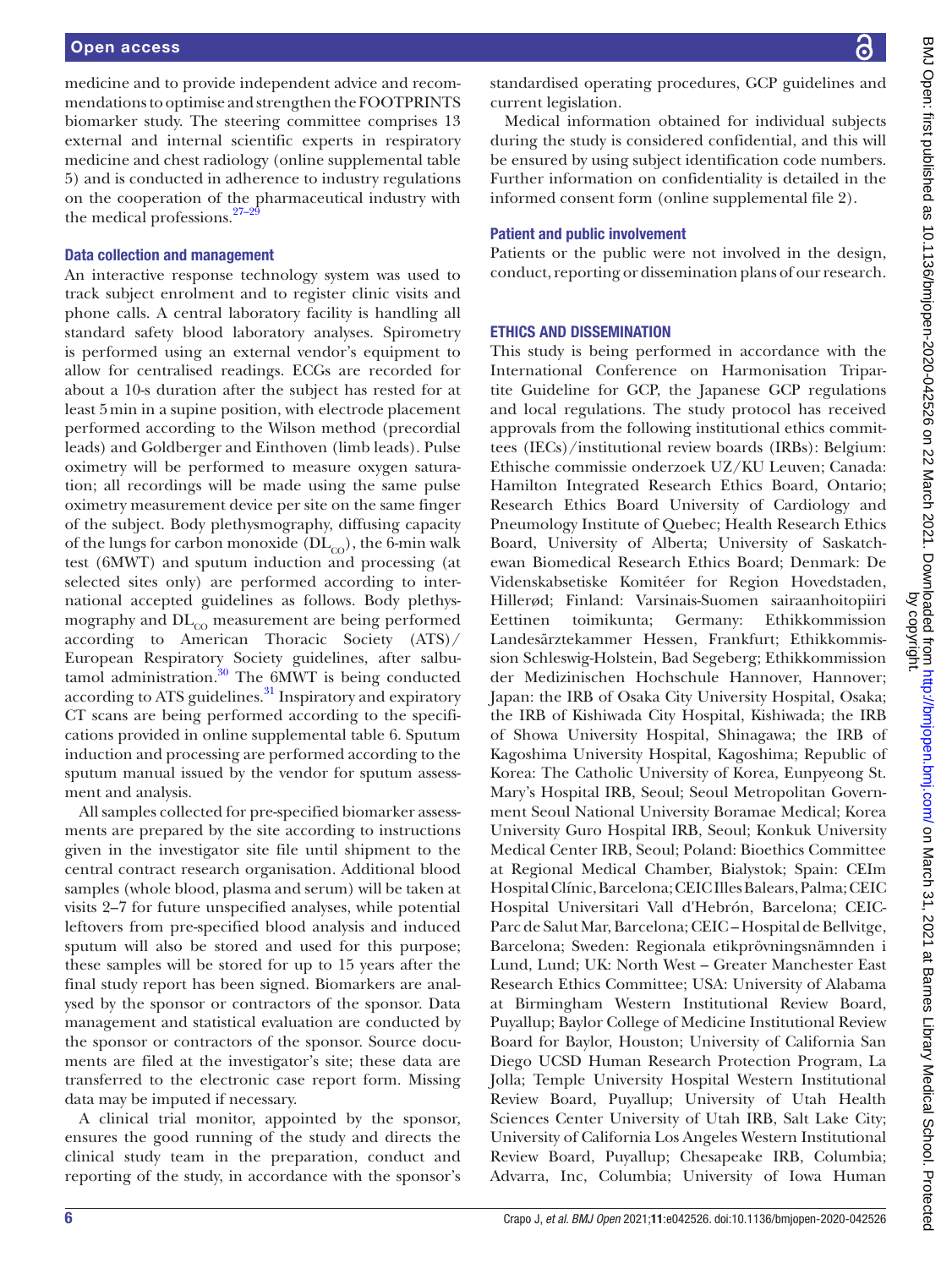Subjects Office/Institutional Review Board, Iowa City; Johns Hopkins Institutional Review Board Reed Hall – B 130, Baltimore; National Jewish Health Western Institutional Review Board, Puyallup.

In the respective countries, the ethics approval preceded the study participant's enrolment. Written informed consent is obtained from all study participants. Notably, any protocol amendments will be initiated only after all required legal documentation has been reviewed and/or approved by the respective IRB/IEC, as applicable.

The study findings will be reported in due course at research conferences and in peer-reviewed journals. The study protocol and clinical study data will be available to be shared after publication of the primary manuscript in a peer-reviewed journal. These data will be available on reasonable request; further details will be provided in the primary manuscript.

## **DISCUSSION**

COPD is characterised by progressive airflow limitation and a decline in lung function. It has also been demonstrated that emphysema, a major cause of airflow limitation in COPD, is independently associated with a rapid decline in lung function.<sup>32</sup>  $\frac{33}{35}$  Current pharmacological treatment options for COPD and emphysema do not prevent the progressive decline of  $\text{FEV}_1$ —the most commonly used marker of disease severity and progres-sion in COPD.<sup>[1 34 35](#page-9-0)</sup> However,  $\text{FEV}_1$  is poorly correlated with symptoms and some other measures of disease progression[.1 36](#page-9-0)

The heterogeneity of COPD extends to a molecular level, a concept familiar in asthma, where endotype-directed therapy is now well accepted; $3^7$  hence, there is a need for biomarkers that can assist with diagnosis, risk stratification and assessment of therapeutic interventions.<sup>38</sup> 39</sup> A recent systematic review by Fermont  $et al<sup>14</sup>$  $et al<sup>14</sup>$  $et al<sup>14</sup>$  reported that biomarkers and clinical parameters including 6MWT, fibrinogen, C reactive protein, white cell count and interleukin-6, are associated with clinical outcomes in COPD and worth further investigation. A systematic review of CT density as a radiological biomarker came to similar conclusions[.40](#page-10-3) It is anticipated that biomarkers may facilitate a better understanding of the prognosis of COPD, help to guide treatment options and allow for a greater degree of precision medicine as treatment options.<sup>3</sup>

So far, few studies have addressed the potential of biomarkers to predict the longitudinal outcomes of COPD, and this has been assessed for a limited number of biomarkers only. The COPDGene study, which has enrolled over 10000 smoking (with or without COPD) and non-smoking subjects, is predominantly focused on identifying genetic determinants for COPD susceptibility,<sup>41</sup> while the UK-based British Lung Foundation early COPD study is currently enrolling smokers with normal lung function or mild lung function abnormalities to assess the very early stages of COPD development.<sup>42</sup> The Evaluation of COPD Longitudinally to Identify Predictive

Surrogate End-points (ECLIPSE) study<sup>43</sup> and the Subpopulations and Intermediate Outcomes in COPD Study  $(SPIROMICS)^{44}$  have enrolled subjects with COPD and smoking/non-smoking control subjects, similar to the COPDGene study. Other longitudinal studies include the German COPD and SYstemic consequences-COmorbidities NETwork (COSYCONET) study<sup>45</sup> and the Canadian Cohort Obstructive Lung Disease (CanCOLD) study.<sup>46</sup> All of these studies plan to analyse a range of soluble biomarkers and clinical outcomes and conduct CT imaging to help identify COPD phenotypes. $42-48$ 

This prospective, longitudinal study was designed to investigate, over a 3-year period, biomarkers in different biofluids, imaging biomarkers and clinical parameters that may be associated with emphysema. A key strength of the FOOTPRINTS study is that it actively recruited a subset of patients with A1ATD. This is an important but rarely studied subpopulation of patients, which has not been actively recruited for in other longitudinal studies, such as the COPDGene,<sup>[41](#page-10-4)</sup> ECLIPSE,<sup>43</sup> SPIROMICS<sup>44</sup> and UK early COPD cohort studies.<sup>48</sup> Patients with A1ATD present with earlier onset of emphysema and could help us to better understand possible markers for emphysema progression, in particular the role of NSP imbalance conditional on A1AT levels.<sup>10</sup> While A1ATD is associated with a higher risk of emphysema and COPD, increased levels of serum A1AT occur in response to inflammation.<sup>[49](#page-10-11)</sup> Interestingly, increased levels of A1AT have also been associated with worse outcomes in patients with COPD. A recent analysis of data from the Hokkaido COPD cohort study examined the association of circulating A1AT levels with the clinical course of COPD patients without A1ATD and reported that higher A1AT levels were associated with worse outcomes, including more emphysema, a worse systemic inflammation status and higher 10-year mortality. [49](#page-10-11) Our findings in patients with A1ATD could help us to further understand the complex relationship between A1AT levels and COPD disease progression.

Compared with the COPDGene study, in which assessments were scheduled at baseline, 5 years and 10 years (ongoing), $41 \frac{47}{50}$  the FOOTPRINTS study has more frequent visits and biomarker sample collections, similar to the ECLIPSE<sup>43</sup> and SPIROMICS<sup>44</sup> studies. In particular, the regular collection of sputum is a major asset of the FOOTPRINTS study; sputum collection is scheduled to occur more frequently than in both the COPDGene<sup>[47](#page-10-12)</sup> and SPIROMICS $44$  studies and with a similar frequency to the ECLIPSE<sup>43</sup> study, with four collections scheduled in the first year of the study and subsequent collections scheduled at year 2 and year 3. Another key strength and differentiator of the FOOTPRINTS study is that annual chest CT scans are being performed; compared with the other longitudinal studies discussed here, and to the best of our knowledge, the FOOTPRINTS study will provide the most regular CT imaging data. This, in addition to the frequent biomarker sampling, will allow for more robust measures of short-to-medium-term decline, critical for informing clinical trials of emphysema-targeted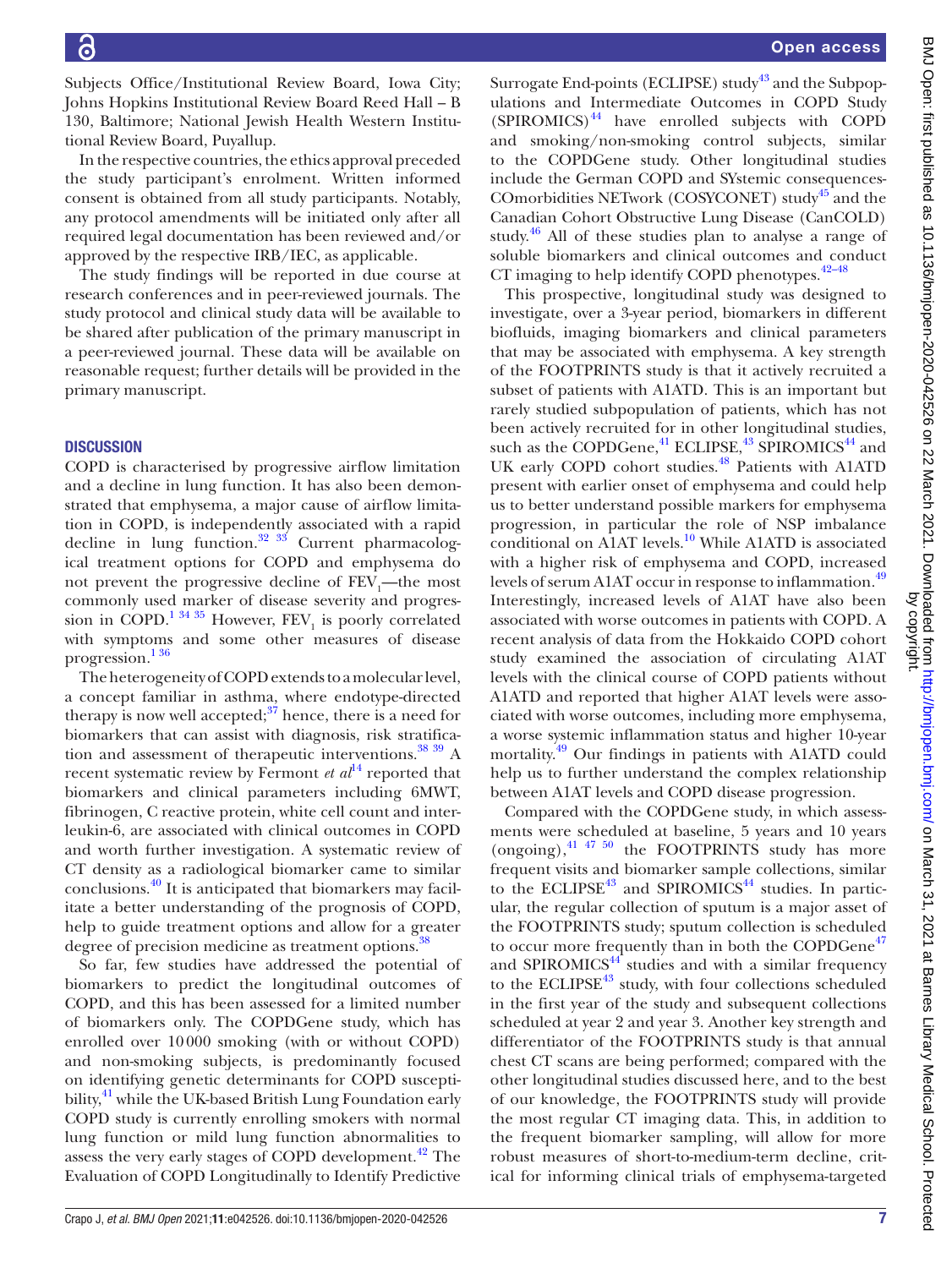medicinal products[.43 44](#page-10-6) The FOOTPRINTS study is also assessing a wider range of non-genetic biomarkers and clinical parameters across the entire study population compared with the COPDGene study, which is focused primarily on genetic analyses of DNA samples.<sup>41 47</sup> For example, the FOOTPRINTS study is assessing NE, PR3 and Cat G activity, which could help us to further understand the role of these biomarkers in patients with COPD, including those with A1ATD and poorer disease prognosis.[10](#page-9-5) In addition, FOOTPRINTS is conducting MRI assessments, which could be valuable in improving our understanding of changes in vasculature and perfusion in the lung that may precede changes in emphysema. $51$  Due to the small number of patients included in the subset analysis and the challenges associated with obtaining meaningful MRI data, these findings are expected to be limited.

Although the FOOTPRINTS study is not focusing on frequent exacerbators, it is anticipated that a considerable number of adverse events, MESI and hospital admissions will be detected during the 3 years of follow-up. The wide range of biomarkers measured in sputum and blood may help identify subjects at risk for such events. In addition, the longitudinal biosampling in FOOTPRINTS will offer a unique opportunity to study the impact of exacerbations on the evolution of pathogenic processes.

It is anticipated that the results of the FOOTPRINTS study will complement, as well as expand on, the data generated in other longitudinal studies, such as COPD-Gene, $^{41}$  ECLIPSE<sup>[43](#page-10-6)</sup> and SPIROMICS.<sup>44</sup> It is envisaged that the results of this study will increase our understanding of COPD phenotypes and the underlying pathophysiology of emphysema progression, which may be of use when developing drugs to reduce COPD advancement. In addition, biomarkers associated with ongoing emphysematous destruction of lung parenchyma may be identified, which could assist in predicting and monitoring patients' COPD disease course.

A potential limitation of the FOOTPRINTS study is that sputum collection and MRI only occur at certain study sites. As such, the smaller subset of subjects may not be sufficiently large to represent the entire population. In addition, there is potential for selection bias at site and patient levels, as the study is non-randomised and all participants are required to be ex-smokers. Note that current smokers were not included because smoking cessation can cause high variability in outcomes, particularly lung density measurements.<sup>52</sup> 53 Given that disease progression occurs despite smoking cessation, ex-smokers were considered to be a more appropriate population. A further limitation is that patients with the newly defined preserved ratio impaired spirometry phenotype<sup>41 54 55</sup> and healthy subjects who have never smoked are not included.

Finally, an inherent challenge in studying biomarker levels in patients with COPD is the variability in biomarker levels over time. For example, a study by Dickens *et al*<sup>89</sup> looked at variability in levels of biomarkers over 3 months in subjects with COPD. At month 3, fibrinogen was a

BMJ Open: first published as 10.1136/bmjopen-2020-042526 on 22 March 2021. Downloaded from http://bmjopen.bmj.com/ on March 31, 2021 at Barnes Library Medical School. Protected<br>by copyright BMJ Open: first published as 10.1136/bmjopen-2020-042526 on 22 March 2021. Downloaded from <http://bmjopen.bmj.com/> BM March 31, 2021 at Barnes Library Medical School. Protected by copyright.

highly repeatable biomarker, with levels within 25% of their baseline values for 89% of study participants, yet only 21% of patients had levels of C reactive protein within 25% of baseline values. In the current study, the lack of a healthy never-smoker control group limits the opportunity to compare the extent of biomarker fluctuations over time. The reasons for variability over time are poorly understood, but the repeatability of biomarkers should be considered when selecting for clinical applications.[39](#page-10-15) Therefore, longitudinal assessment of biomarkers is planned to help understand the longitudinal stability of biomarker-based phenotypes.

In summary, biomarkers may help to characterise patients with COPD, allow for better monitoring and prediction of the disease course and enable an increased understanding of COPD itself. Subsequently, this should help us to develop drugs to reduce disease progression. The FOOTPRINTS longitudinal study is investigating biomarkers in biofluids, imaging biomarkers and clinical parameters associated with emphysema over a 3-year period to increase the understanding of COPD patient phenotypes, pathogenesis and disease progression.

#### Author affiliations

<sup>1</sup>Department of Medicine, National Jewish Health, Denver, Colorado, USA <sup>2</sup>TA Inflammation Med, Boehringer Ingelheim International GmbH, Biberach an der Riss, Germany

3 Department of Radiology, National Jewish Health, Denver, Colorado, USA 4 Department of Diagnostic and Interventional Radiology, Hannover Medical School, Hannover, Germany

<sup>5</sup>Biomedical research in endstage and obstructive lung disease Hannover (BREATH), German Center for Lung Research (DZL), Hannover, Germany

6 Pulmonary Research Institute, LungenClinic Grosshansdorf, Grosshansdorf, Germany

<sup>7</sup> Airway Research Center North (ARCN), German Center for Lung Research (DZL), Grosshansdorf, Germany

<sup>8</sup>Institute of Applied Health Research, University of Birmingham, Birmingham, UK <sup>9</sup>2nd Department of Lung Diseases and Tuberculosis, Bialystok Medical University, Bialystok, Poland

<sup>10</sup>Department of Chronic Diseases, Metabolism and Ageing (CHROMETA), Laboratory of Respiratory Diseases and Thoracic surgery (BREATH), University Hospital Leuven, KU Leuven, Belgium

<sup>11</sup>KLB Gesundheitsforschung Lübeck GmbH, Lübeck, Germany

<sup>12</sup>Department of Clinical Research, Boehringer Ingelheim Pharma GmbH & Co. KG, Biberach an der Riss, Germany

<sup>13</sup>Department of Medical Affairs, Boehringer Ingelheim France SAS, Paris, France <sup>14</sup>Global Department of Biostatistics and Data Sciences, Boehringer Ingelheim Pharma GmbH & Co. KG, Biberach an der Riss, Germany

<sup>15</sup>Department of Translational Medicine and Clinical Pharmacology, Boehringer Ingelheim Pharma GmbH & Co. KG, Biberach an der Riss, Germany

Acknowledgements Vicki Cronin, PhD, at MediTech Media provided editorial assistance in the development of this manuscript, funded by Boehringer Ingelheim, and Harald Koegler, MD, assisted with reviewing the manuscript. The authors would like to thank all the patients and healthy volunteers for participating in this trial and also extend their thanks to the investigators and study staff.

Contributors JC, AG, DAL, JV-C, HW, MB, CI, FR and CD contributed towards the overall concept and design of the original study protocol. AMT also contributed towards the study design by providing advice on the inclusion criteria for patients with alpha1-antitrypsin deficiency. BL, CD, MB and CI led the writing of the protocol. JC, AG, DAL, JV-C, HW, MB, BL, CI, FR and CD provided critical input at all stages. HW, AMT, RMM, WJ and AL-S are principal investigators of the study and were involved in enrolling patients, as well as documenting patient information in the trial database. All authors have contributed towards the development of the manuscript and have read and approved the final manuscript.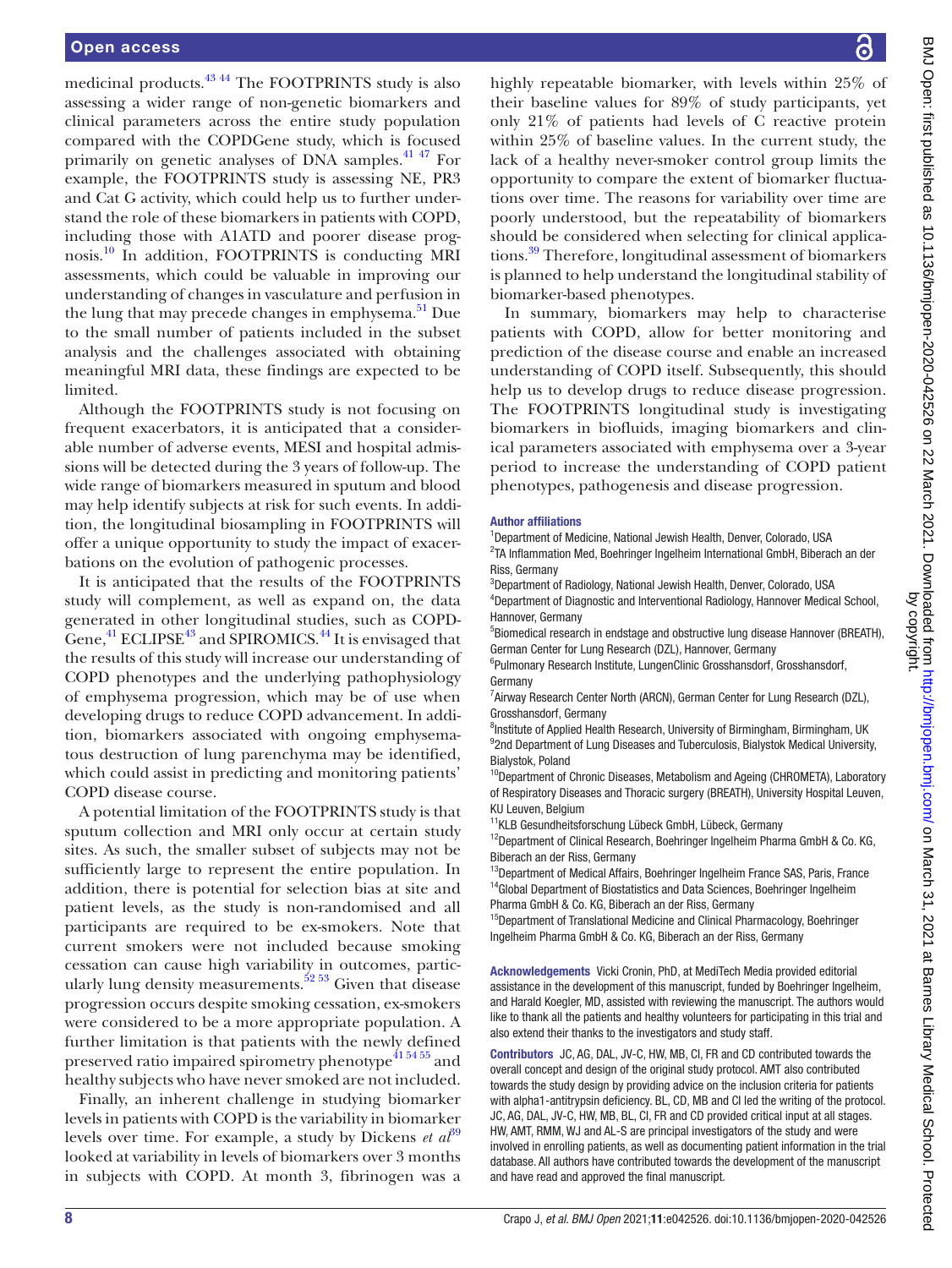# Open access

Funding This study was funded and sponsored by Boehringer Ingelheim. The trial clinical monitor for this study was Markus Beck (Boehringer Ingelheim Pharma GmbH & Co. KG, Department of Clinical Research Germany/Respiratory Diseases, Birkendorfer Str. 65, 88 397 Biberach an der Riss, Germany; Phone: +49 (0) 7351/54 96 803).

Competing interests JC is a co-prinicipal investigator for the COPDGene study and has received grants from National Institutes of Health/National Heart, Lung, and Blood Institute (NHLBI). AG, MB, BL, CI, FR and CD are employees of Boehringer Ingelheim. DAL has received grants from NHLBI, and personal fees from Boehringer Ingelheim, Parexel, Siemens and Veracyte. In addition, DAL has a patent for 'systems and methods for classifying severity of COPD' pending. HW has received grants and personal fees from Boehringer Ingelheim, and personal fees from AstraZeneca, Chiesi, GSK, Menarini and Novartis. JV-C has received grants and personal fees from Boehringer Ingelheim and Novartis, and grants from GSK and Siemens Healthineers. AMT has received personal fees, payment for educational talks and expenses payments for work on the FOOTPRINTS steering committee from Boehringer Ingelheim, grants and personal fees from AstraZeneca, CSL Behring and Grifols Biotheraputics, and grants, personal fees and non-finanacial support from Chiesi. RMM has received personal fees from AstraZeneca, Boehringer Ingelheim, GSK, Merck Sharp & Dohme, Mundipharma, Novartis and Roche. WJ has received grants from AstraZeneca and Chiesi. AL-S reports receipt of a study fee for involvement in conducting the FOOTPRINTS study.

Patient consent for publication Not required.

Provenance and peer review Not commissioned; externally peer reviewed.

Supplemental material This content has been supplied by the author(s). It has not been vetted by BMJ Publishing Group Limited (BMJ) and may not have been peer-reviewed. Any opinions or recommendations discussed are solely those of the author(s) and are not endorsed by BMJ. BMJ disclaims all liability and responsibility arising from any reliance placed on the content. Where the content includes any translated material, BMJ does not warrant the accuracy and reliability of the translations (including but not limited to local regulations, clinical guidelines, terminology, drug names and drug dosages), and is not responsible for any error and/or omissions arising from translation and adaptation or otherwise.

Open access This is an open access article distributed in accordance with the Creative Commons Attribution Non Commercial (CC BY-NC 4.0) license, which permits others to distribute, remix, adapt, build upon this work non-commercially, and license their derivative works on different terms, provided the original work is properly cited, appropriate credit is given, any changes made indicated, and the use is non-commercial. See: [http://creativecommons.org/licenses/by-nc/4.0/.](http://creativecommons.org/licenses/by-nc/4.0/)

#### ORCID iD

6

James Crapo<http://orcid.org/0000-0002-1262-5230>

#### REFERENCES

- <span id="page-9-0"></span>1 Global Initiative for Chronic Obstructive Lung Disease. Global strategy for the diagnosis, management, and prevention of chronic obstructive pulmonary disease (2020 report), 2019. Available: [https://](https://goldcopd.org/wp-content/uploads/2019/11/GOLD-2020-REPORT-ver1.0wms.pdf) [goldcopd.org/wp-content/uploads/2019/11/GOLD-2020-REPORT](https://goldcopd.org/wp-content/uploads/2019/11/GOLD-2020-REPORT-ver1.0wms.pdf)[ver1.0wms.pdf](https://goldcopd.org/wp-content/uploads/2019/11/GOLD-2020-REPORT-ver1.0wms.pdf) [Accessed 15 Jun 2020].
- 2 Bourdin A, Burgel P-R, Chanez P, *et al*. Recent advances in COPD: pathophysiology, respiratory physiology and clinical aspects, including comorbidities. *[Eur Respir Rev](http://dx.doi.org/10.1183/09059180.00005509)* 2009;18:198–212.
- <span id="page-9-1"></span>3 Sinden NJ, Stockley RA. Proteinase 3 activity in sputum from subjects with alpha-1-antitrypsin deficiency and COPD. *[Eur Respir J](http://dx.doi.org/10.1183/09031936.00089712)* 2013;41:1042–50.
- 4 Barnes PJ. Inflammatory mechanisms in patients with chronic obstructive pulmonary disease. *[J Allergy Clin Immunol](http://dx.doi.org/10.1016/j.jaci.2016.05.011)* 2016;138:16–27.
- <span id="page-9-2"></span>5 Brode SK, Ling SC, Chapman KR. Alpha-1 antitrypsin deficiency: a commonly overlooked cause of lung disease. *[CMAJ](http://dx.doi.org/10.1503/cmaj.111749)* 2012;184:1365–71.
- 6 McCarthy C, Reeves EP, McElvaney NG. The role of neutrophils in alpha-1 antitrypsin deficiency. *[Ann Am Thorac Soc](http://dx.doi.org/10.1513/AnnalsATS.201509-634KV)* 2016;13 Suppl 4:S297–304.
- <span id="page-9-3"></span>7 Leung SS, Lee P, Most JE, *et al*. Images in COPD: idiopathic emphysema in a never smoker. *[Chronic Obstr Pulm Dis](http://dx.doi.org/10.15326/jcopdf.7.2.2020.0148)* 2020;7:130–3.
- <span id="page-9-4"></span>8 Foreman MG, Campos M, Celedón JC. Genes and chronic obstructive pulmonary disease. *[Med Clin North Am](http://dx.doi.org/10.1016/j.mcna.2012.02.006)* 2012;96:699–711.
- <span id="page-9-13"></span>9 Stockley RA, Edgar RG, Pillai A, *et al*. Individualized lung function trends in alpha-1-antitrypsin deficiency: a need for patience in order to provide patient centered management? *[Int J Chron Obstruct](http://dx.doi.org/10.2147/COPD.S111508)  [Pulmon Dis](http://dx.doi.org/10.2147/COPD.S111508)* 2016;11:1745–56.
- <span id="page-9-5"></span>10 Demkow U, van Overveld FJ. Role of elastases in the pathogenesis of chronic obstructive pulmonary disease: implications for treatment. *[Eur J Med Res](http://dx.doi.org/10.1186/2047-783X-15-S2-27)* 2010;15 Suppl 2:27–35.
- <span id="page-9-6"></span>11 Rønnow SR, Langholm LL, Sand JMB, *et al*. Specific elastin degradation products are associated with poor outcome in the eclipse COPD cohort. *[Sci Rep](http://dx.doi.org/10.1038/s41598-019-40785-2)* 2019;9:4064.
- 12 Thulborn SJ, Mistry V, Brightling CE, *et al*. Neutrophil elastase as a biomarker for bacterial infection in COPD. *[Respir Res](http://dx.doi.org/10.1186/s12931-019-1145-4)* 2019;20:170.
- <span id="page-9-7"></span>13 Sand JMB, Knox AJ, Lange P, *et al*. Accelerated extracellular matrix turnover during exacerbations of COPD. *[Respir Res](http://dx.doi.org/10.1186/s12931-015-0225-3)* 2015;16:69.
- <span id="page-9-17"></span>14 Fermont JM, Masconi KL, Jensen MT, *et al*. Biomarkers and clinical outcomes in COPD: a systematic review and meta-analysis. *[Thorax](http://dx.doi.org/10.1136/thoraxjnl-2018-211855)* 2019;74:439–46.
- 15 Rabinovich RA, Miller BE, Wrobel K, *et al*. Circulating desmosine levels do not predict emphysema progression but are associated with cardiovascular risk and mortality in COPD. *[Eur Respir J](http://dx.doi.org/10.1183/13993003.01824-2015)* 2016;47:1365–73.
- <span id="page-9-8"></span>16 Sidhaye VK, Nishida K, Martinez FJ. Precision medicine in COPD: where are we and where do we need to go? *[Eur Respir Rev](http://dx.doi.org/10.1183/16000617.0022-2018)* 2018;27:180022.
- 17 Cazzola M, Calzetta L, Rogliani P, *et al*. The challenges of precision medicine in COPD. *[Mol Diagn Ther](http://dx.doi.org/10.1007/s40291-017-0266-z)* 2017;21:345–55.
- 18 Woodruff PG, Agusti A, Roche N, *et al*. Current concepts in targeting chronic obstructive pulmonary disease pharmacotherapy: making progress towards personalised management. *[Lancet](http://dx.doi.org/10.1016/S0140-6736(15)60693-6)* 2015;385:1789–98.
- <span id="page-9-9"></span>19 Chapman KR, Burdon JGW, Piitulainen E, *et al*. Intravenous augmentation treatment and lung density in severe  $\alpha$ 1 antitrypsin deficiency (RAPID): a randomised, double-blind, placebo-controlled trial. *[Lancet](http://dx.doi.org/10.1016/S0140-6736(15)60860-1)* 2015;386:360–8.
- 20 Ma S, Lin YY, Cantor JO, *et al*. The effect of alpha-1 proteinase inhibitor on biomarkers of elastin degradation in alpha-1 antitrypsin deficiency: an analysis of the RAPID/RAPID extension trials. *[Chronic](http://dx.doi.org/10.15326/jcopdf.4.1.2016.0156)  [Obstr Pulm Dis](http://dx.doi.org/10.15326/jcopdf.4.1.2016.0156)* 2016;4:34–44.
- <span id="page-9-10"></span>21 Coxson HO, Dirksen A, Edwards LD, *et al*. The presence and progression of emphysema in COPD as determined by CT scanning and biomarker expression: a prospective analysis from the ECLIPSE study. *[Lancet Respir Med](http://dx.doi.org/10.1016/S2213-2600(13)70006-7)* 2013;1:129–36.
- 22 Pompe E, Strand M, van Rikxoort EM, *et al*. Five-year progression of emphysema and air trapping at CT in smokers with and those without chronic obstructive pulmonary disease: results from the COPDGene study. *[Radiology](http://dx.doi.org/10.1148/radiol.2020191429)* 2020;295:218–26.
- 23 Schroeder JD, McKenzie AS, Zach JA, *et al*. Relationships between airflow obstruction and quantitative CT measurements of emphysema, air trapping, and airways in subjects with and without chronic obstructive pulmonary disease. *[AJR Am J Roentgenol](http://dx.doi.org/10.2214/AJR.12.10102)* 2013;201:W460–70.
- 24 Stockley RA, Parr DG, Piitulainen E, *et al*. Therapeutic efficacy of  $α-1$  antitrypsin augmentation therapy on the loss of lung tissue: an integrated analysis of 2 randomised clinical trials using computed tomography densitometry. *[Respir Res](http://dx.doi.org/10.1186/1465-9921-11-136)* 2010;11:136.
- <span id="page-9-11"></span>25 Global Initiative for Chronic Obstructive Lung Disease. Global strategy for the diagnosis, management and prevention of COPD: global initiative for chronic obstructive lung disease (2015 report), 2015. Available: <http://goldcopd.org/>[Accessed 03 Aug 2015].
- <span id="page-9-12"></span>26 Sieren JP, Newell JD, Judy PF, *et al*. Reference standard and statistical model for intersite and temporal comparisons of CT attenuation in a multicenter quantitative lung study. *[Med Phys](http://dx.doi.org/10.1118/1.4747342)* 2012;39:5757–67.
- <span id="page-9-14"></span>27 European Federation of Pharmaceutical Industries and Associations. The EFPIA code of practice, 2019. Available: [https://www.efpia.eu/](https://www.efpia.eu/relationships-code/the-efpia-code/) [relationships-code/the-efpia-code/](https://www.efpia.eu/relationships-code/the-efpia-code/) [Accessed 01 Mar 2020].
- 28 International Federation of Pharmaceutical Manufacturers & Associations. IFPMA code of practice, 2019. Available: [https://www.](https://www.ifpma.org/resource-centre/ifpma-code-of-practice-2019/) [ifpma.org/resource-centre/ifpma-code-of-practice-2019/](https://www.ifpma.org/resource-centre/ifpma-code-of-practice-2019/) [Accessed 01 Mar 2020].
- 29 Pharmaceutical Research and Manufacturers of America. PhRMA code on interactions with health care professionals, 2019. Available: [https://www.phrma.org/-/media/Project/PhRMA/PhRMA-Org/](https://www.phrma.org/-/media/Project/PhRMA/PhRMA-Org/PhRMA-Org/PDF/A-C/Code-of-Interaction_FINAL21.pdf) [PhRMA-Org/PDF/A-C/Code-of-Interaction\\_FINAL21.pdf](https://www.phrma.org/-/media/Project/PhRMA/PhRMA-Org/PhRMA-Org/PDF/A-C/Code-of-Interaction_FINAL21.pdf) [Accessed 01 Mar 2020].
- <span id="page-9-15"></span>30 Macintyre N, Crapo RO, Viegi G, *et al*. Standardisation of the singlebreath determination of carbon monoxide uptake in the lung. *[Eur](http://dx.doi.org/10.1183/09031936.05.00034905)  [Respir J](http://dx.doi.org/10.1183/09031936.05.00034905)* 2005;26:720–35.
- <span id="page-9-16"></span>31 ATS Committee on Proficiency Standards for Clinical Pulmonary Function Laboratories. ATS statement: guidelines for the six-minute walk test. *[Am J Respir Crit Care Med](http://dx.doi.org/10.1164/ajrccm.166.1.at1102)* 2002;166:111–7.